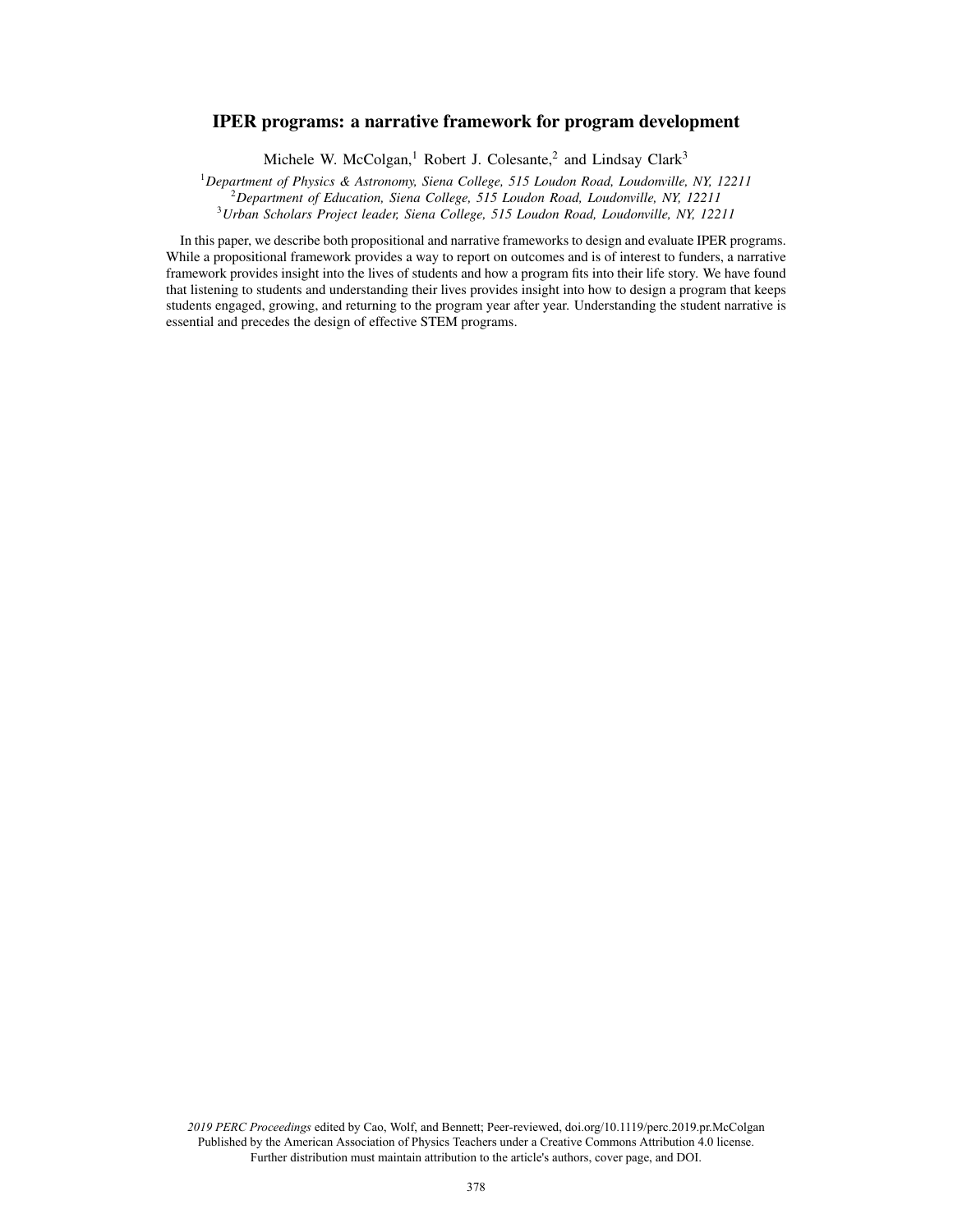# I. INTRODUCTION

For several years, we have been exploring strategies to design and evaluate a STEM based urban education program for middle school students called the Saturday Urban Scholars Program [1–3]. Narrative and propositional frameworks are important to design programs, describe their effects, and make sound judgments about them. Jerome Bruner differentiated narrative and propositional frameworks for reasoning as an effort to direct attention toward the lived experiences of individuals when examining their psychological development [4–6]. Tappan and Brown reviewed some of the disciplines that were making use of the distinction including philosophy, history, and several areas of psychology [7]. In a crossing of the two frameworks, narrative analysts (e.g. Daiute and Lightfoot (2004) and Josselson and A. Lieblich (1993)[8, 9]) have demonstrated how "stories" can be used in scientific investigations to improve research and promote a researcher's understanding of different phenomena.

Though readers may be inclined to subsume a narrative framework into a type of scientific study (such as "ethnography," "critical ethnography," or simply "qualitative research"), like Bruner, we view them as separate and irreducible ways of thinking. The propositional framework is scientific and formal, leading to generalizations. The narrative framework is intuitive, inductive and experiential. Its function is to understand or explain the reality of how each unique participant lives and explains their lives. Narrative functions for all of us as a tool to make sense of our own lives, including our lives as they connect to others.

Program design and program evaluation are constructed differently when viewed from narrative and propositional frameworks. On the one hand, using a propositional framework, designers and evaluators employ scientific methods including instrument design, data collection, and analysis to plan and investigate their program. They strive to create programs based on a preconceived model that is likely to have generalizable effects, and which can be replicated by others who follow the same procedures. An important goal is to contribute to scientific knowledge by gathering evidence on important questions, establishing protocols for answering these, then objectively reporting on the outcomes. The program is considered a treatment that is expected to produce some effect on its participants.

On the other hand, through the lens of a narrative framework, a program is always unique, changing over time, and influenced by the context and culture in which it operates. In this sense, we can think of a program as a living entity with a history of its own, and many stories available to define it. We can also consider how a program is a shared space in which participants, mentors, designers, and evaluators tell their stories about their overlapping experiences. Using a narrative framework means that we try to understand the people in it, their perceptions, what the program means to them, how they fit the program into their stories, and more broadly, how it fits into their lives. This sometimes means that designers need to set aside research goals to prioritize participation, self-representation, and agency in the moment as the program unfolds day-to-day.

We have found the distinction between narrative and propositional thinking useful in thinking about the Saturday Urban Scholars Program, a STEM based out-of-school program we have designed and evaluated for inner city youth in New York State [2]. The school district partner is classified as a high-needs and low-resource-capacity district with 58% of K-12 students considered economically disadvantaged. The Saturday Urban Scholars Program (USP) is complex in its design. It is an informal STEM program that operates on the campus of Siena College for 14 Saturdays during the academic year. Students are bussed to campus, participate in two classes and eat lunch at the cafeteria. The program includes elementary and middle school students (grades 5-8) working with experienced high school students, who participated in the program for multiple years. College students from a variety of academic majors have multiple roles in the program. Some assist experienced STEM educators as mentors for middle school students. Some participate for several years leading them to develop and teach classes in the program. Though the majority of experiences are STEM-based, we include some experiences in arts and humanities. This helps to draw a diversity of students, including those who have an interest in the program, but also have some trepidation about the STEM focus.

In the next section, we distinguish the two frameworks in further detail with examples. We include the propositional framework for the purpose of drawing a contrast from what is typically done, to a different framework that we think is especially useful in program design and evaluation. In the remainder of the paper, we elaborate on the narrative framework, how we have applied it, and how this has led to important features of the program. We describe how a narrative framework involves paying attention to students, connecting to their selfrepresentations, and creating a climate where they feel safe to enact and share their stories.

#### II. PROPOSITIONAL FRAMEWORK

A propositional framework has helped us think about whether the program has any general effects, how it can be replicated, and whether its funding agents should continue to support it. We used scientific processes to gather data, analyze it, and generate conclusions in an objective manner such that others can either replicate the process, or replicate the investigations. As a result we have documented several surprising and encouraging effects [1]. After approximately 20 sessions, participants differ from nonparticipants in several ways:

• middle school students that participated in Urban Scholars have greater pass rates in middle school Math (25%) and English language arts (32%) assessments than nonparticipants in Math (11%) and English language arts (16%) assessments, respectively,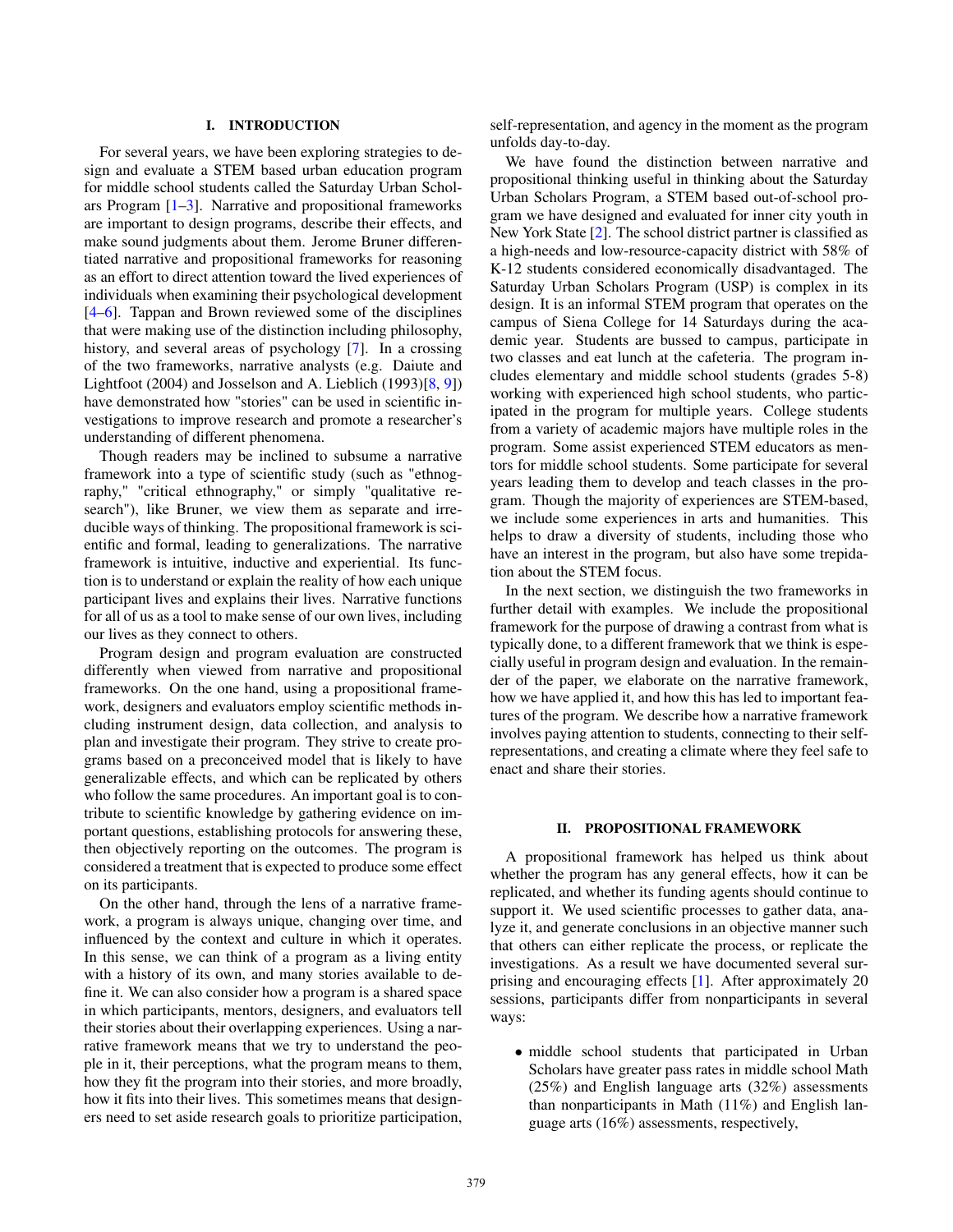- Urban Scholars' students passed New York State High School Regents Exams at a higher rate (68%) than nonparticipants (51%),
- those completing the program are more than twice as likely to not only continue in STEM-related high school courses, but also take advanced courses (i.e. AP courses),
- participants have higher graduation rates (93%) than nonparticipants (62%) for the two years in which data are available (2016-2017).

Since we do not teach academic content to directly impact test scores, we were surprised when district data show possible impacts on student ELA and Math scores, and later on Regents exams and graduation rates [2]. We have searched for explanations to rule out the program as the mechanism - selection effects, systemic differences with control groups, etc. So far none of the analyses have sufficiently explained the differences between nonparticipants and participants during or after their involvement.

### III. NARRATIVE FRAMEWORK

A narrative framework has helped us think about the lived experiences of participants and stakeholders. It provides different sorts of insights that are useful when we are trying to understand, explain, or make sense of what's going on. It promotes understanding of the participants and the program itself. It is operating when we are asking, what's happening here - what does it all mean.

We began to think about this framework as we reflected on our efforts, and decided that our success did not derive from our effort as investigators - in formulating a research-based model, in designing protocols, in creating valid and reliable surveys, in collecting and analyzing data, etc. Indeed, scientific studies of the program have emerged only recently [1– 3]. We're only now designing research studies to delve into the reasons our program is successful. We think the success of the program has derived from several lucky, happenstance moments - times when we stopped, looked and listened to kids, and learned from them. We have been successful in part because we have somehow become a part of the stories kids tell about their lives and capitalized on this understanding to modify the program to be relevant to their interests in real time.

Calabrese Barton's experience is illustrative of how a narrative framework operates in program design [10]. She developed a connection with two girls living in a homeless shelter who also attended an out-of-school STEM experience at the shelter. She learned that the girls were intentionally silent in class while in school as a protest that the teacher didn't get to know them and to let their teacher know that they were bored. The girls were taken out of science class for ELA remediation, because the teacher mistakenly believed they were struggling. In contrast, Calabrese Barton got to know the girls and learned that they saw themselves as confident, intelligent, hard working and creative. Calabrese Barton allowed the girls to co-create her research design and data collection based on what she learned about them through their stories. This also led to unplanned changes in the afterschool program.

# IV. UNDERSTANDING PARTICIPANTS

Attending to student lives can lead to important lessons about their views of the program. These lessons do not derive from formal processes in the way they do from a propositional framework - where researchers typically begin with predefined research questions, or interview protocols, and methodologies for the analysis of their data. Rather we are "catching the wind" so to speak. We are listening to their points of view as we build connections with them, and as we create experiences that fit with their ways of representing themselves. A point we hope to show is how informal, nonscientific processes - just ordinary life in the program - has led the program to be what it is.

We will use our experiences with three particular students as an example of their uniqueness and their variety in approaches to life in the program.

Sasha: Sasha entered the Saturday Scholars program as a 6th grader. She told us that her morning robotics class was too difficult and we often saw her with her head down on her desk, not too engaged with the activities. She seemed to enjoy going to lunch in the cafeteria with her friends, and she said that she loved her afternoon art class. Our records show that for the first two years, Sasha chose as many art and cooking classes as she could. However, in 8th and 9th grade, she chose mostly STEM classes. Later, she got involved in helping us create new experiences for other participants by testing out lessons using littleBits circuits and serving as a mentor in that class. She brought a younger cousin to the program. She said that she wanted her cousin to have the same experiences she had.

Malcolm: Malcolm entered the informal STEM program in 5th grade and participated for 5 years. He was a quiet student and always fully engaged in the classes and helpful to others. In a conversation, he mentioned that the program was a completely different environment compared to school. He described it as a place where he could be "my true self," and where he felt his "effort was valued." For example, we have a training video in which he explains, how the program creates a different space than what he experiences in school. He thought that project leaders, mentors and students held much higher expectations for each other in the program than he experienced at school. Malcolm told us how he learned things in the program about science and engineering that were never discussed in school. For example, he said in the video that "When I did a class here, it was called quantum physics and I did it and I wanted to do that for a little while. Physics can be fun, like it was in that class." He described the project as "really hard, but fun, too." He also really loved the history in Minecraft class and wished we would run it again so he could be a mentor because "I'm really good at history, too."

Carlos: When Carlos first started in the program as a 5th grader, he signed up for Open Source Gaming. In the class,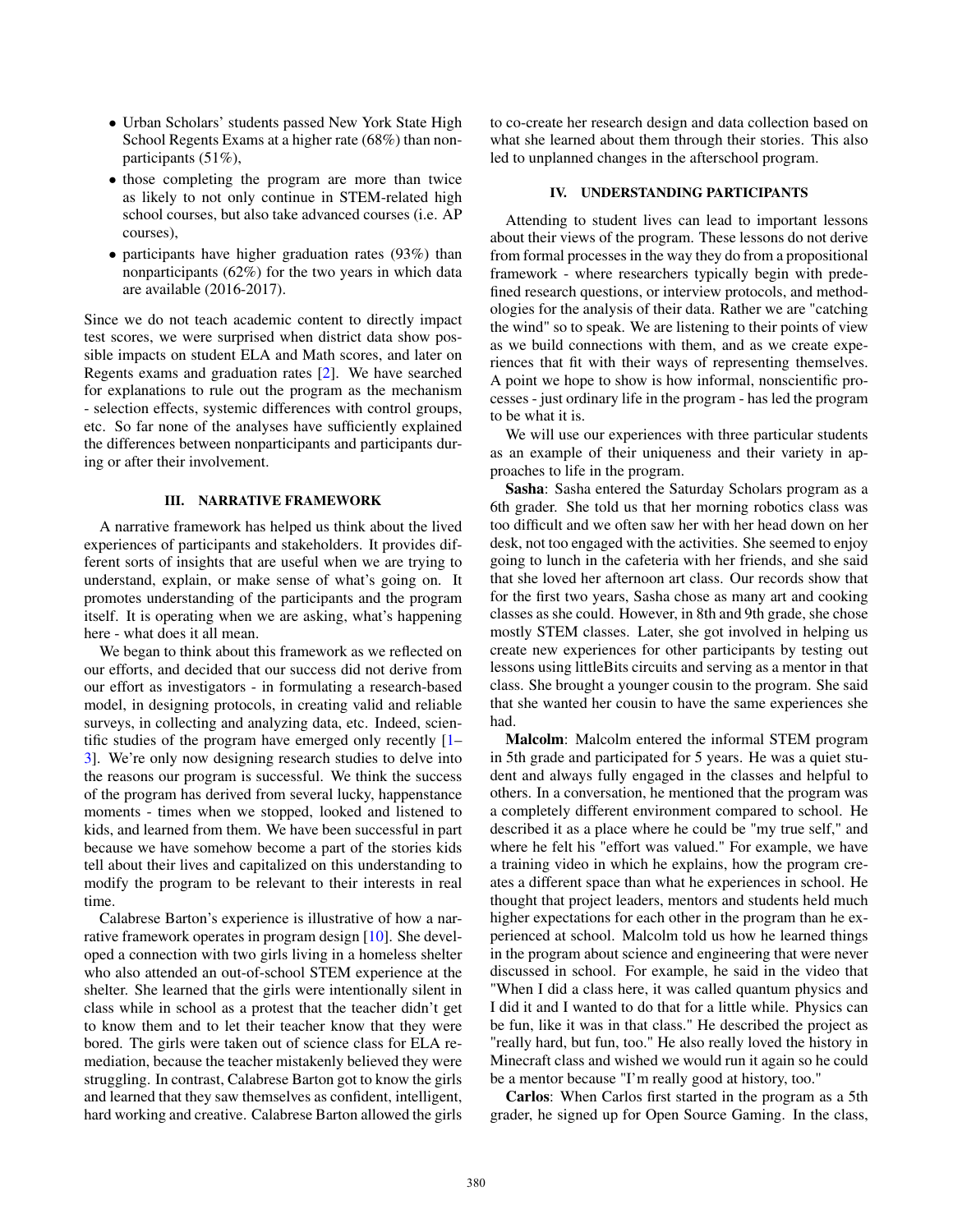he seemed frustrated, picking fights, bored, and seemed to intentionally get on people's nerves. When the project leader talked to him at lunch, he had lots to say about video games, which was his reason for picking the class - they talked in detail about characters / characterization and organization of games he played, how music in a game can generate attention, etc. These were deep, complex discussions that suggested to one of our college mentors that he shouldn't be defined as trouble - as the problem-making kid he appeared to be in the class. In his next class, FLOSS Desktops for Kids, students dismantle and rebuild a recycled computer. Carlos worked really hard, helped fellow students with their computers and attended every class.

Looking back at our experiences learning about Sasha, Malcolm, and Carlos, initially we didn't know them, their goals, or their reasons for coming. In time, we learned that their goals were different from ours (e.g., they were not motivated to attend to sustain their interest in STEM). Sasha's goals as a younger student were important in getting her to come and keeping her engaged in the program (lunch and hanging-out with her friends, art classes). Over her 5 years of attendance, her confidence and interest in STEM grew. Logically, we wouldn't have included art classes in a program to influence attitudes toward STEM, but we offered them for students like Sasha who's interest in STEM shifted over time.

. Malcolm was happy to join into the science and history experiences, but he did this because he felt these classes recognized him as a smart kid. This was an important part of his own story. To fit into his story, and keep him coming, we had to have high expectations to match what he believed about himself. Carlos was not merely a trouble-maker. He was a young man with interests, skills, and motivations. When we connected with him as a person, listening to his interests, learning about his family, we were able to see the classes from his perspective.

#### V. APPLYING A NARRATIVE FRAMEWORK TO PROGRAM DESIGN

The narrative framework, or an interpretative process through which we design our program, provides opportunities for students to be co-creators in their learning. As explained by Basu and Calabrese Barton, incorporation of "funds of knowledge" in academic instruction provides "strategic knowledge and activities essential for achieving the goals a student has for his/her out-of-school life." [11] We implement this approach by understanding the interests of students outside of school and incorporating STEM topics into those interests. This allows our program to become part of their narratives - stories that they are excited to share with their friends and family.

# Gaming

The addition of gaming to our program design came about gradually as we listened to students and added experiences, specifically Minecraft, to teach STEM. Gaming is an important interest in many young students' lives. Typically parents and teachers see gaming as a waste of time and maybe offer it as a reward once other work is completed. Kids were obsessively talking about Minecraft - on the bus, at lunch, in their classes. We listened, and decided to give it a try - maybe we could connect it somehow to science content, maybe we could connect it generally to "problem solving" or some other generic goal. As we learned about the game, we got better at connecting it to valuable content in science, while keeping it fun and engaging for students. In another paper, we describe how "Serious Gaming" is an important aspect of our program design [2]. However, we didn't start from "Serious Gaming" methodologies to applications in our day-to-day program. We started with adjustments in the program to connect meaningfully to students lives, and only later found a relevant scientific model to attach it to. Using Minecraft to introduce concepts in science, we were able to validate something important and valuable to our participants, and we've become a part of their lives and their story in a way that neither parents nor teachers in schools typically do.

#### **Choice**

Student choice has been a theme when participants talk about the program. They get to choose 2 classes out of 10 options for their morning and afternoon classes. They make their decisions by asking questions about the classes and they talk with their friends about their choices. When there's room, we allow students to switch classes if they change their mind. We also offer new classes every 4 to 6 weeks, so that students know that if a class is full or we're not able to move them, they'll have the opportunity in the near future. Because our program is not school and their attendance is voluntary, we know that students make decisions about whether to attend each Saturday because the program is fun and they get to be with their friends, but also because they have control. By giving them control and taking their interest and choices seriously, we are reinforcing the message that we work together in this informal STEM program, they're an equal partner, and we trust and value their participation and suggestions. From the feedback, we believe this makes the students feel valued.

Changes to the program happen regularly based on student interests and requests. A number of examples are provided in Table I. The table includes the name of the class and a short description, the request, concern, or suggestion of a student or students, and changes we made in response.

Using a narrative framework, we listen to students to create a flexible and dynamic program. We create a positive climate, similar to the idea of counterspaces for marginalized students in STEM, as described by King [12]. We provide student choice about the classes they take, recognizing each student as unique as described by Calabrese Barton [10]. We provide variety and novelty of classes to provide many opportunities to activate students' "funds of knowledge" as described by Basu and Calabrese Barton [11]. Finally, by incorporating gaming, we accept and recognize gaming as a legitimate activity and create a community that's important to their lives, similar to intersectionality in STEM education as described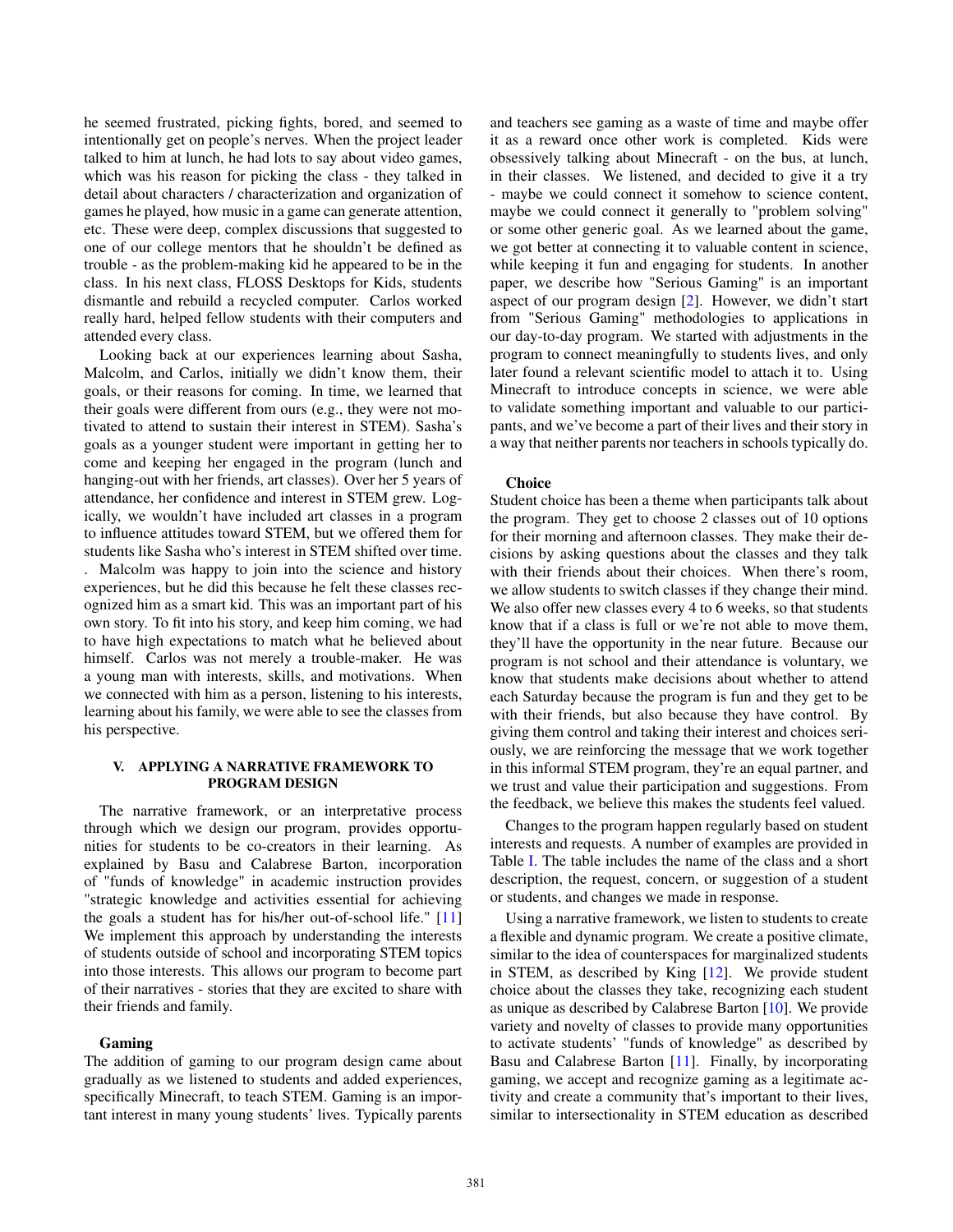| Class | Description            | Request                                              | Change          |
|-------|------------------------|------------------------------------------------------|-----------------|
|       |                        | FLOSS Rebuild; keep Students want Added a second     |                 |
| Desk- | computer               | more spots                                           | class           |
| tops  |                        |                                                      |                 |
|       |                        | Roblox   Play or make   Roblox class   New class of- |                 |
|       | 3D games               | requested                                            | fered           |
|       |                        | Game - Create 2D plat- Learn to make Recreated       |                 |
|       | making form game       | phone games                                          | games in class  |
|       | Robotics Build/program | students want Competitionts                          |                 |
|       | NXT robots             | competitions                                         | with<br>physics |
|       |                        |                                                      | concepts        |

TABLE I. Examples of programmatic changes based on narratives.

by Ireland [13]. Here are some things we have learned by applying a narrative framework in our program design and program evaluation efforts.

- 1. We need to understand them, and their lives, to promote their involvement; e.g. our goals differ from theirs, and their goals are very important in promoting their involvement;
- 2. Students prefer programs that bring novelty and variety;
- 3. Placements with choices, are preferred to placements without choice;
- 4. They expect to be seen and represented positively as learners with great potential, as good people, as individuals who want their "true self" to be valued;
- 5. Usually, when a kid is creating "problems" there is a problem with the program, not the kid;
- 6. Our experiences often differ from theirs, and our assumptions are not always valid for them.

### VI. DISCUSSION

To put our program into context, our informal STEM program grew out of a humanities-based enrichment program administered by our education department. About 10 years ago, the first author joined the team, gradually added STEM content and over time the program shifted to mostly STEM activities.

Besides a survey on interest in STEM, we weren't conducting research on the program. Merely administering the program was a huge time commitment. In 2017, we were able to work with the school district to obtain aggregated school outcomes of our students as compared with students in the district. We were pleasantly surprised, to put it mildly, to find that we had significantly positive school outcomes. This is leading us to design qualitative research studies about students in the program to better understand how the program is impacting students, but we haven't conducted these studies yet.

So what can we offer to the PER community? This paper provides guidance about how to design an effective informal STEM program. The creation of a program has to happen before a research study can be performed. A program has to have some success as well, to find it valuable to study. Based on the positive outcomes of our quantitative study, we are just starting to design qualitative research studies. Therefore, we do not report here on a qualitative study that answers research questions. It may seem that way as we reflect back on how we designed our program and provide some anecdotes to show that each student enters and engages in the program uniquely. But this information was not gathered through a qualitative study. We are reporting on the program as we remember it and through conversations our staff have had with participants.

This paper contrasts the design of a program through a propositional framework and a narrative framework. We believe you need both for an effective program and we believe that once the STEM goals are decided through a propositional framework, a program is successful by implementing a narrative framework to understand the participants and make changes to keep the program relevant to their lives. For example, using only a propositional framework, one may model their program after a successful informal STEM program chosen because the curriculum is well developed and the program has reported positive outcomes. On the other hand, using a narrative framework, one may create a program that is completely student driven.

With only the propositional framework, it may be difficult to attract and retain students. By neglecting the narrative framework, you may never understand why students don't come to your program or why they don't stay. With only a narrative framework, lots of students may attend the program, but they may never have the opportunity for exposure to STEM content if students aren't self-motivated in STEM. With both frameworks activated, there is an opportunity to infuse STEM content into the lives of the students.

To summarize benefits and drawbacks of propositional and narrative frameworks:

- 1. Propositional provides evidence of a working program but doesn't connect with the lives of the participants;
- 2. Narrative connects to students' lives but may not meet STEM goals, i.e. students may request all arts or humanities classes
- 3. Both staying true to both frameworks makes the STEM content relevant to student lives and stories

# VII. CONCLUSIONS

In closing, we are not advocating for a happenstance approach to program design, which rejects scientific processes to inform what we do. Instead, we hope that program narratives, and a narrative framework for thinking about programs, can be discussed in greater detail, and given recognition as important influences on program design. Program narratives can be an informative area for scientific investigation. Acknowledging the narrative framework in the process of program design can bring scientists closer to the reality of the program design process.